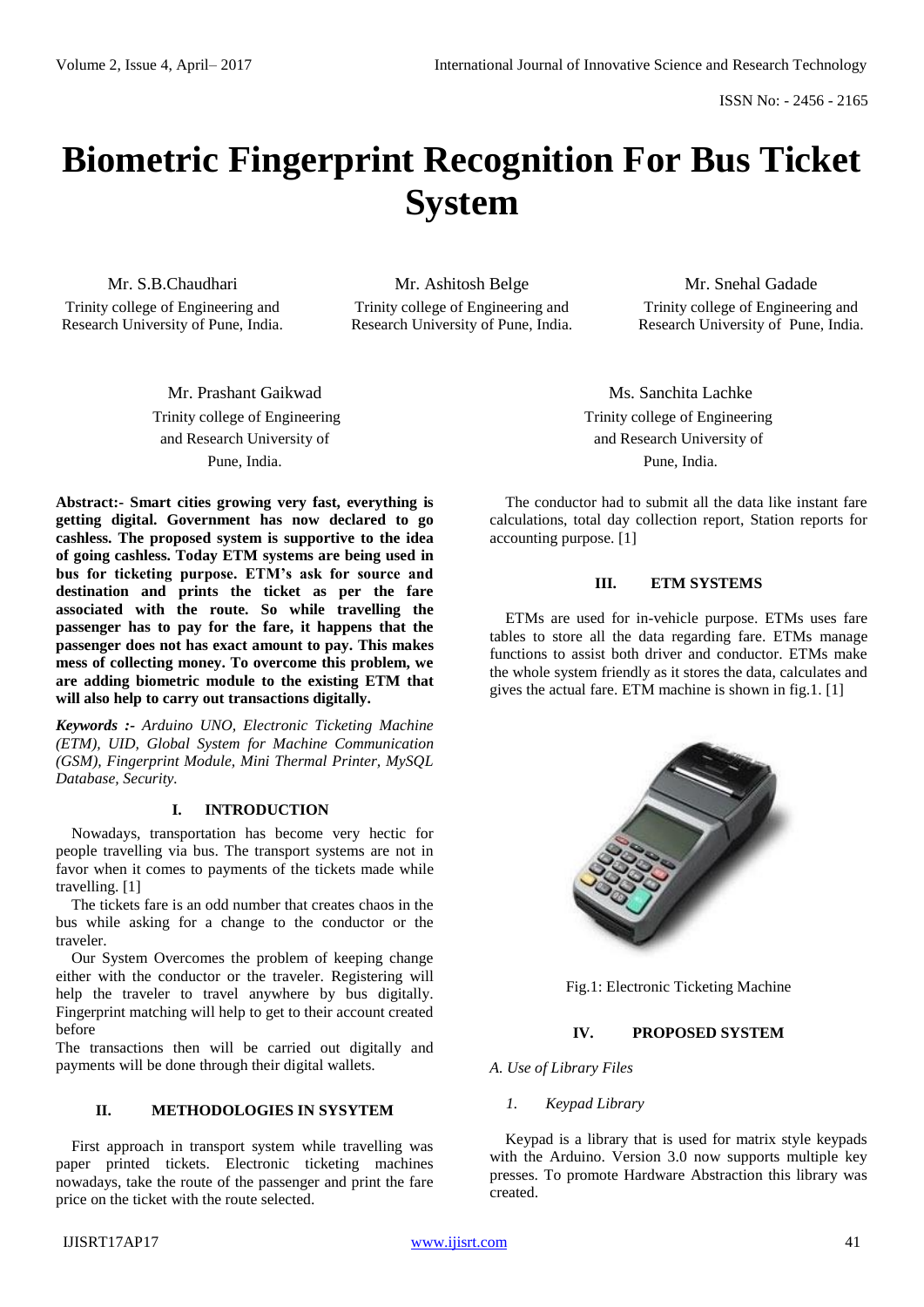ISSN No: - 2456 - 2165

By hiding the Digital Read calls and pinMode it improves the readability of the code. The library is backward compatible that means it allows user to have the original single key press functionalities.

Keypad (makeKeymap(userKeymap), row[], col[], hor , ver) const byte hor  $= 4$ ; const byte ver  $= 3$ ;

```
char map[hor][ver] = {\{ '1', '2', '3', 'A' \},
                       {'4','5','6','B'},
                       {'7','8','9','C'},
                       {'#','0','*','D'}};
             byte horPins[hor] = \{4, 3, 2, 1\};
             byte verPins[ver] = \{8, 7, 6, 5\};
Keypad keypad = Keypad makeKeymap(map), horPins,
                    verPins, hor, ver );
```
#### *2. chargetKey()*

This function gets called when any key is pressed. It is nonblocking function.

#### *3. Liquid Crystal Library*

Arduino Boards are allowed to carry control of the LCD's based on the HITACHI HD44780 chipset, which is found on most text based LCD's. Library operates on either 4 or 8 bit mode.

Arduino supports different kinds of LCD's. In our system we have used 16\*2 LCD.

We can set cursor anywhere on LCD with the help of Liquid Crystal Library, with a function setCursor $(x, y)$ .

For clearing the screen by using object.clear()

#### *4. Thermal Printer*

Thermal printers are known as receipt printers, to print the final output. This printer is used for printing tickets in our system.

#### *5. ESP8266Wifi Module*

The ESP8266 Module is much impressive also low cost module suitable for adding Wifi functionality to the arduino microcontroller

This module uses serial communication to communicate with the arduino device.

The Rx pin of the ESP8266 Module is connected to the Tx pin of Arduino and Tx pin of ESP8266 is connected to the Rx pin of arduino board.

We are using this module for providing communication between arduino and server(php+mysql database).

This ESP8266 module requires 3.2volts for powering up. If we suppy voltage above 3.2volts then there will be chances of failure in module.



Fig.2: New Registration Sign Up Algorithm.